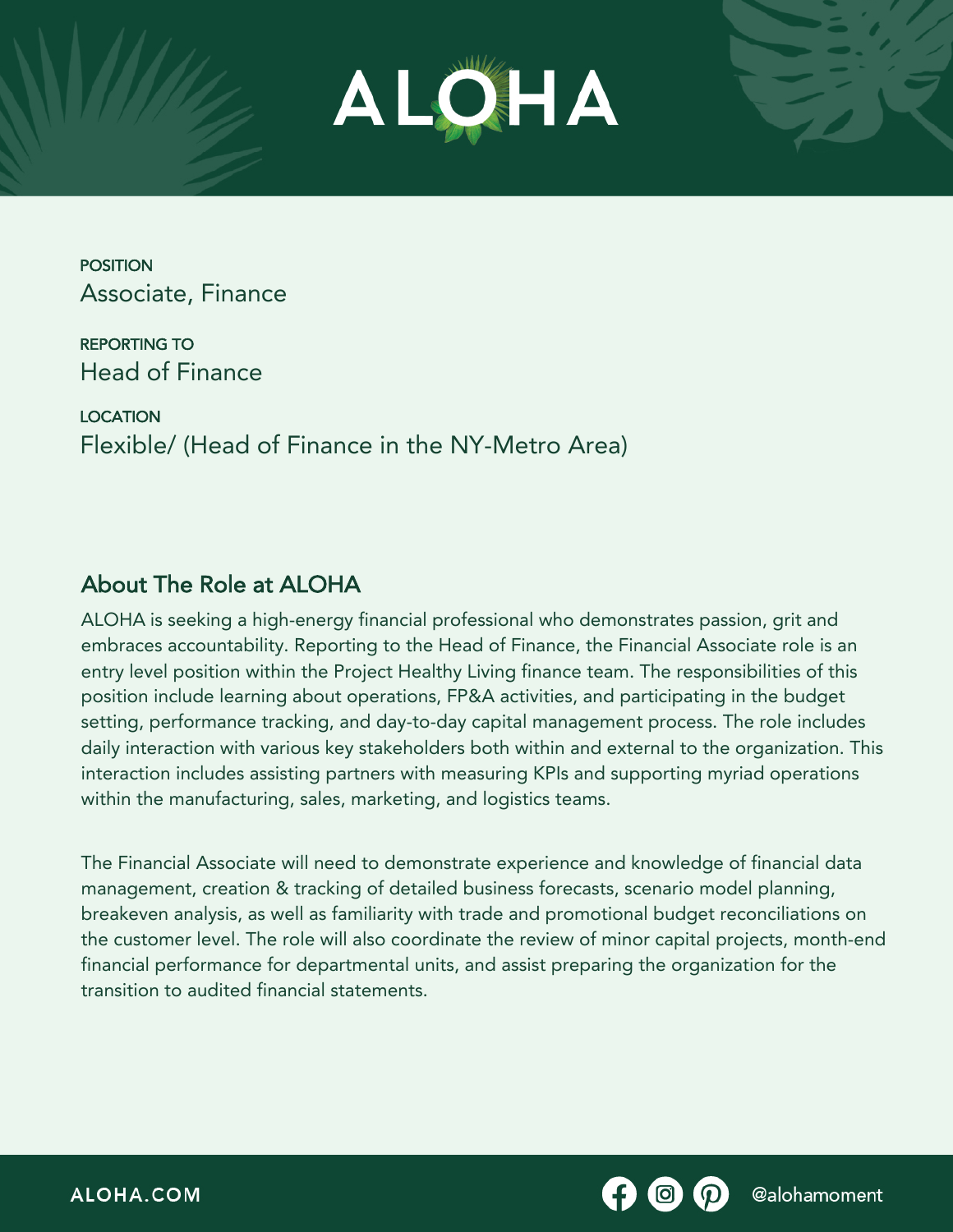

### Responsibilities include:

### Oversight:

- Provide support in developing the budget and strategic plans. Interact with all levels of management in completion of all budgets
- Perform variance analysis between actual results and budgets
- Manage sales and revenue accounting including tracking critical dates, updating schedules, invoice processing, providing journal entries, and performing account reconciliations
- Ensure all departmental guidelines are communicated properly and timely
- Work closely with external financial services firm during month-end close
- Ensure all financial closing and reporting deadlines are met in a timely manner
- Assist in annual year-end audit review
- Identify areas for process improvement and stream-lining current processes
- Assist with ad hoc projects and requests as needed

#### Experience & Key Competencies:

- Bachelor's degree in finance or accounting required
- Understanding of Generally Accepted Accounting Principles
- 1-4 years previous experience working in the field of Finance or Accounting
- Highly proficient in MS Excel
- Excellent attention to detail & accuracy
- Ability to work independently in a fast-paced environment
- Good interpersonal and communication skills (verbal and written)
- Excellent organizational skills and ability to multi-task and prioritize
- Work requires willingness to work flexible schedule
- Knowledge or familiarity with QuickBooks, Demand Planning Software & Tools, various Financial Reporting Software Solutions